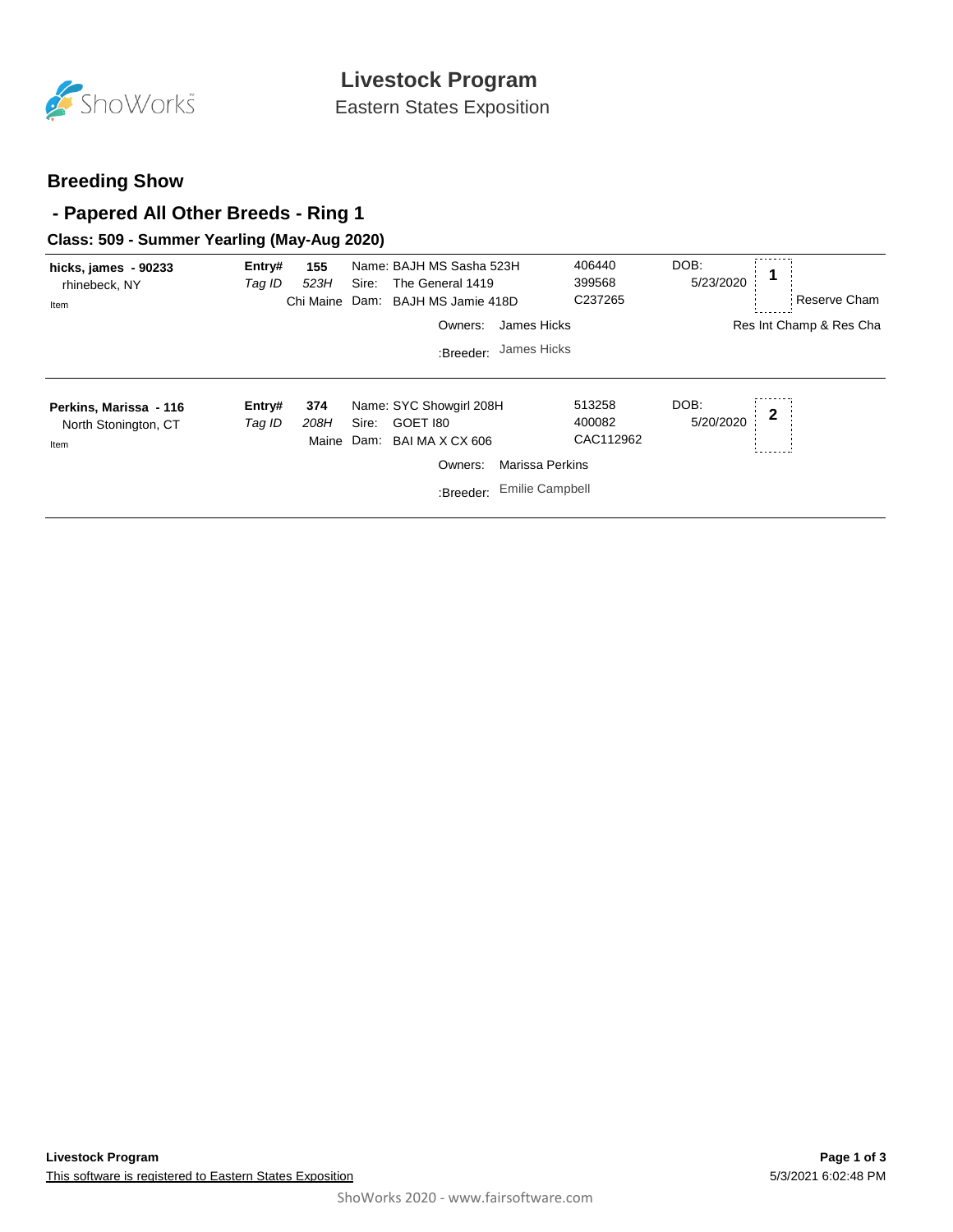

# **Livestock Program**

Eastern States Exposition

### **Class: 512 - Spring Yearling (Mar-Apr 2020)**

| Gervais, Matilda - 90369<br>Sutton, MA<br>Item         | 168<br>Entry#<br>Tag ID BMF05H Sire:                                     | Name: BMF Miss Maisel 05H<br>CRR 109 Upslope 611 ET<br>Dam: BMF Mavis If U Dare 03F                   | P44154053<br>P43694070<br>P43936382 | DOB:<br>4<br>4/29/2020                |
|--------------------------------------------------------|--------------------------------------------------------------------------|-------------------------------------------------------------------------------------------------------|-------------------------------------|---------------------------------------|
|                                                        |                                                                          | Owners:                                                                                               | Matilda Gervais                     |                                       |
|                                                        |                                                                          | :Breeder:                                                                                             | <b>Tristan Dunn</b>                 |                                       |
| Dingle, Kathryn - 90399<br>Catawissa, PA<br>Item       | Entry#<br>287<br>209H<br>Tag ID                                          | Name: HCIM Oakies Glory 209H<br>Colburn Primo 5153<br>Sire:<br>Maintainer Dam: Ladd Flamboyant 821 ET | 512229<br>AN18217480<br>493114      | DOB:<br>3<br>4/25/2020                |
|                                                        |                                                                          |                                                                                                       | Owners: Dingle, Kathryn             |                                       |
|                                                        |                                                                          | :Breeder:                                                                                             | Hannah Imgrund                      |                                       |
| Dias, Lily - 136<br>Norton, MA<br>Item                 | 1<br>Entry#                                                              | Name: Venus<br>Tag ID DAVA425H Sire: KBSC Simplify 22C<br>Maine Dam: TBSC Serena                      | 517945<br>457093<br>474362          | DOB:<br>6<br>4/25/2020                |
|                                                        |                                                                          |                                                                                                       | Owners: Lily Dias                   |                                       |
|                                                        |                                                                          |                                                                                                       | :Breeder: Davanta Rarick            |                                       |
| Perkins, Madison - 121<br>NORTH STONINGTON, CT<br>Item | 53<br>Entry#<br>H <sub>02</sub><br>Tag ID                                | Name: MP Kamryn<br>Colburn Inspire 6116<br>Sire:<br>Chi Angus Dam: VEO Sentry                         | 407150<br>AN18522281<br>383676      | DOB:<br>2<br>4/7/2020                 |
|                                                        |                                                                          | Owners:                                                                                               | <b>Madison Perkins</b>              |                                       |
|                                                        |                                                                          | :Breeder:                                                                                             | <b>Madison Perkins</b>              |                                       |
| Tommell, Adeline - 90410<br>Fonda, NY<br>Item          | 347<br>Entry#<br>031<br>Tag ID                                           | Name: KAW Sally 031<br><b>RED DKF Razor 55C</b><br>Sire:<br>Red Angus Dam: KAW Kimmie 623             | RAAA 4266701<br>3565728<br>3527441  | DOB:<br>5<br>3/13/2020                |
|                                                        |                                                                          | Owners:                                                                                               | Adeline I Tommell                   |                                       |
|                                                        |                                                                          |                                                                                                       | :Breeder: Keith Wolverton           |                                       |
| Lippert, Kayla - 90417<br>Burr Hill, VA<br>Item        | 406<br>Entry#<br>Tag ID<br>801H<br>Charolais Percentage Dam: Angus/Angus | Name: BWEL Yellow Rose 801H<br>M&M Outsider 4003 PLD<br>Sire:                                         | RF713453<br>M846631<br>FNF-ANAN     | DOB:<br>1<br>3/4/2020<br>Grand Champi |
|                                                        |                                                                          |                                                                                                       | Owners: Kayla Lippert               | Int Champ & Champ Overa               |
|                                                        |                                                                          | :Breeder:                                                                                             | <b>Haley Grombir</b>                |                                       |
|                                                        |                                                                          |                                                                                                       |                                     |                                       |